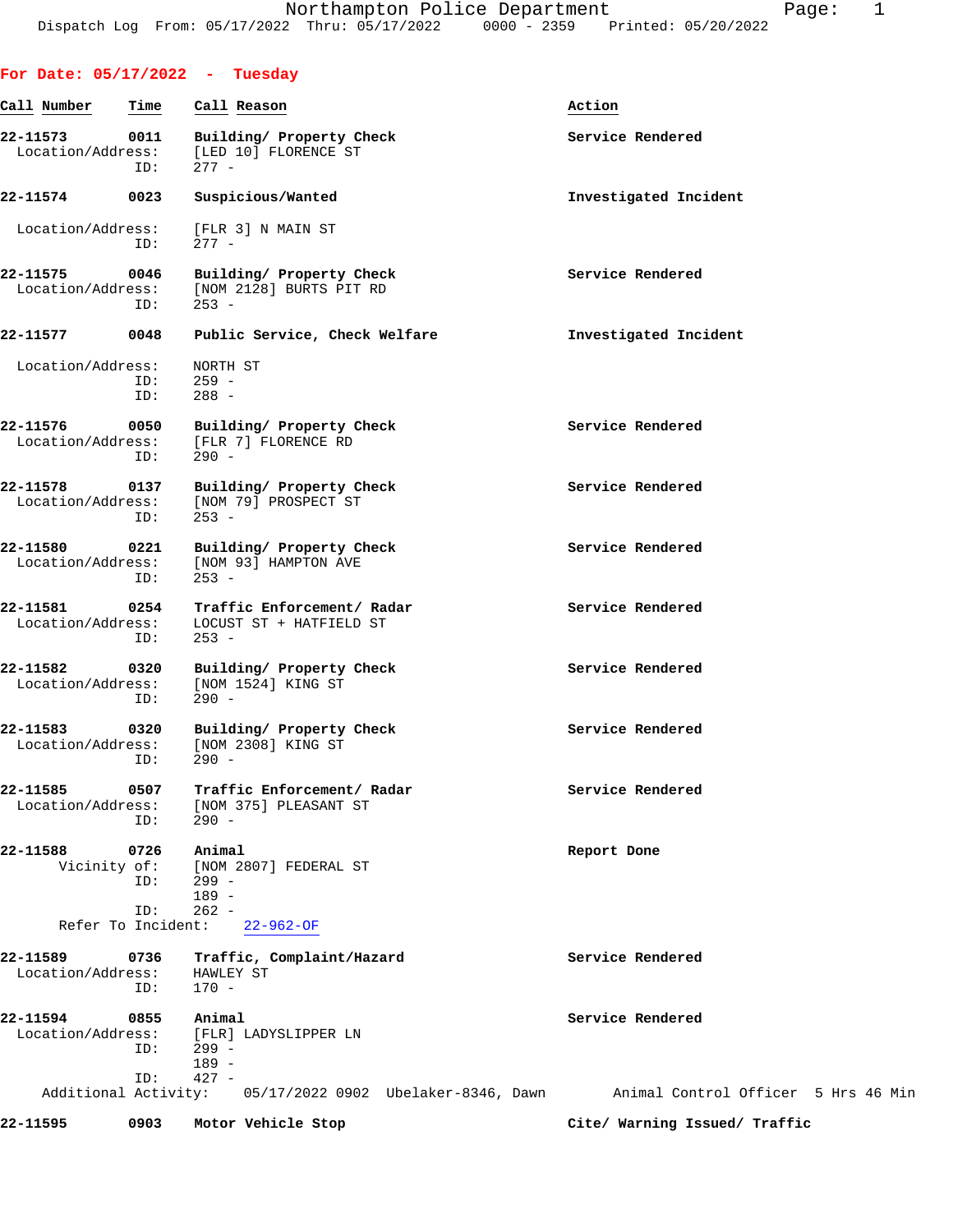| Location/Address:                                   | ID:         | [LED] RIVER RD + AUDUBON RD<br>$262 -$                                                                                                |                       |
|-----------------------------------------------------|-------------|---------------------------------------------------------------------------------------------------------------------------------------|-----------------------|
| 22-11600                                            | 1003        | Traffic Accident                                                                                                                      | Investigated Incident |
| Location/Address:                                   | ID:<br>ID:  | DAMON RD + KING ST<br>$170 -$<br>$262 -$                                                                                              |                       |
| 22-11602<br>Location/Address:<br>Refer To Incident: | 1005<br>ID: | Property, Lost/Found<br>[NOM 940] WEST ST<br>$300 -$<br>$22 - 963 - OF$                                                               | Report Done           |
| 22-11604                                            | 1059        | Traffic Accident                                                                                                                      | Investigated Incident |
| Location/Address:                                   | ID:         | [NOM 238] KING ST<br>$170 -$                                                                                                          |                       |
| 22-11610                                            | 1237        | Traffic Accident                                                                                                                      | Investigated Incident |
| Location/Address:                                   | ID:         | [NOM 2455] KING ST<br>$170 -$                                                                                                         |                       |
| 22-11611                                            | 1304        | Traffic Accident                                                                                                                      | Investigated Incident |
| Location/Address:                                   | ID:         | STATE ST + MAIN ST<br>$170 -$                                                                                                         |                       |
| 22-11612<br>Location/Address:                       | 1313        | Parking Violation<br>[NOM 839] MAIN ST                                                                                                | Vehicle Towed         |
| 22-11615                                            | 1337        | ELECTRICAL HAZARD                                                                                                                     | Investigated by N F D |
| Fire Unit:                                          | ID:         | Location/Address: [FLR] CLEMENT ST<br>Fire Unit: E3-Pumper-Engine 3<br>Fire Unit: E2-Pumper-Engine 2<br>E2-Pumper-Engine 2<br>$262 -$ |                       |
| 22-11617                                            | 1345        | Traffic Accident                                                                                                                      | Investigated Incident |
| Location/Address:                                   | ID:         | MT TOM RD + ROUTE 91<br>$170 -$                                                                                                       |                       |
| Refer To Accident:                                  |             | $22 - 156 - AC$                                                                                                                       |                       |
| 22-11618                                            | 1346<br>ID: | Alarm/ Burglar/ Holdup Panic<br>Location/Address: WASHINGTON PL<br>$297 -$                                                            | False Alarm           |
| 22-11621<br>Location/Address:                       | ID:<br>ID:  | 1354 Traffic Control<br>STATE ST + FINN ST<br>$191 -$<br>$262 -$                                                                      | Service Rendered      |
| 22-11623<br>Location/Address:                       | 1402<br>ID: | Traffic Control<br>STATE ST + MAIN ST<br>$297 -$                                                                                      | Service Rendered      |
| 22-11627                                            | 1505        | Traffic Accident                                                                                                                      | Investigated Incident |
| Location/Address:                                   | ID:         | [NOM 66] N KING ST<br>$199 -$                                                                                                         |                       |
| 22-11628                                            | 1505<br>ID: | Warrant Service<br>Location/Address: [NOM 188] CENTER ST<br>$242 -$                                                                   | Service Rendered      |
| 22-11630                                            | 1535        | Disturbance                                                                                                                           | Area Search Negative  |
| Location/Address:                                   |             | [LED 104] RESERVOIR RD                                                                                                                |                       |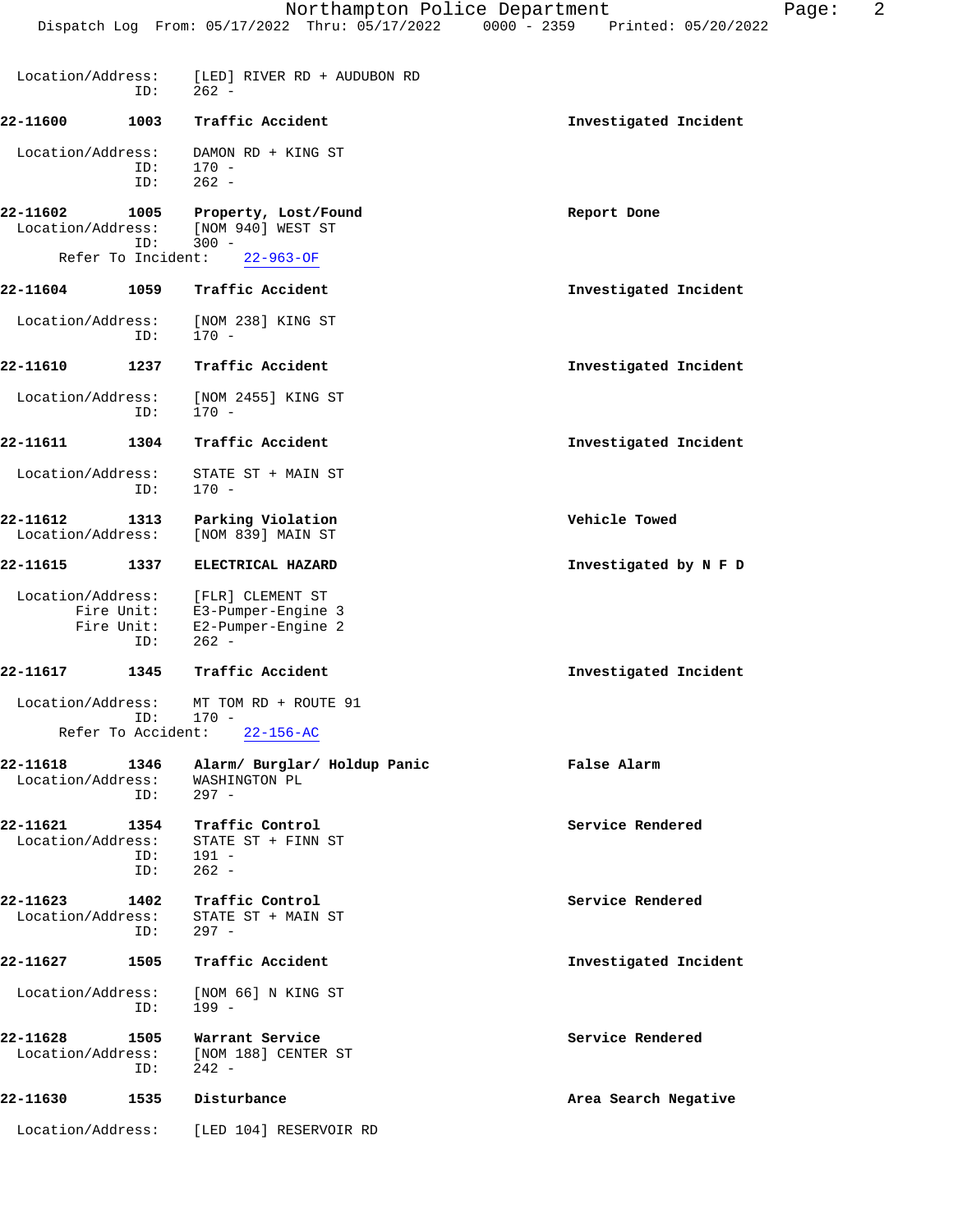|                               |                                                             | Northampton Police Department                                                                             | 3<br>Page:                           |
|-------------------------------|-------------------------------------------------------------|-----------------------------------------------------------------------------------------------------------|--------------------------------------|
|                               |                                                             | Dispatch Log From: 05/17/2022 Thru: 05/17/2022                                                            | $0000 - 2359$<br>Printed: 05/20/2022 |
|                               | ID:<br>ID:                                                  | $287 -$<br>$210 -$                                                                                        |                                      |
| 22-11631<br>Location/Address: | 1547<br>ID:                                                 | Park and Walk<br>[NOM 7] CONZ ST<br>$277 -$                                                               | Service Rendered                     |
| 22-11633<br>Location/Address: | 1608<br>ID:                                                 | Damage/ Vandalism<br>[FLR] BRIDGE RD<br>$287 -$                                                           | Report Done                          |
|                               | Refer To Incident:                                          | $22 - 966 - OF$                                                                                           |                                      |
| 22-11634                      | 1610                                                        | Motor Vehicle Stop                                                                                        | Verbal Warning Given                 |
| Vicinity of:                  | ID:                                                         | [NOM 1553] PROSPECT ST<br>$199 -$                                                                         |                                      |
| 22-11635<br>Location/Address: | 1612<br>ID:<br>ID:<br>Refer To Incident:                    | Theft/ Larceny<br>[FLR 7] FLORENCE RD<br>$210 -$<br>$210 -$<br>$22 - 967 - OF$                            | Report Done                          |
|                               |                                                             |                                                                                                           |                                      |
| 22-11637<br>Location/Address: | 1615<br>ID:                                                 | Park and Walk<br>[NOM 933] MAIN ST<br>$277 -$                                                             | Service Rendered                     |
| 22-11638<br>Location/Address: | 1618<br>ID:<br>Refer To Incident:                           | Suspicious/Wanted<br>[LED 240] MULBERRY ST<br>$248 -$<br>$22 - 965 - OF$                                  | Report Done                          |
| 22-11640                      | 1626                                                        | Traffic Accident                                                                                          | Cite/ Warning Issued/ Traffic        |
| Location/Address:             | Fire Unit:<br>EMS Unit:<br>ID:<br>ID:<br>Refer To Accident: | BARRETT ST + KING ST<br>E2-Pumper-Engine 2<br>A01-Fire Ambulance<br>$242 -$<br>$199 -$<br>$22 - 157 - AC$ |                                      |
| 22-11644<br>Location/Address: | 1645<br>ID:                                                 | Traffic Accident<br>[FLR 338] LOCUST ST<br>$287 -$                                                        | Report Done                          |
|                               | Refer To Incident:                                          | $22 - 968 - OF$                                                                                           |                                      |
| 22-11645                      | 1652                                                        | Suspicious/Wanted                                                                                         | Investigated Incident                |
| Location/Address:             | ID:<br>ID:                                                  | HUBBARD AVE<br>$242 -$<br>$199 -$                                                                         |                                      |
| 22-11646<br>Location/Address: | 1718<br>ID:<br>ID:<br>ID:<br>ID:<br>ID:                     | Disturbance<br>[FLR 1223] BURTS PIT RD<br>$277 -$<br>$287 -$<br>$186 -$<br>$210 -$<br>$243 -$             | Taken to Hospital                    |
|                               | Refer To Incident:<br>Refer To Incident:                    | $22 - 969 - OF$<br>$22 - 970 - OF$                                                                        |                                      |
| 22-11647                      | 1721                                                        | Animal                                                                                                    | Returned Home/Family                 |
| Location/Address:             |                                                             | [FLR] CORTICELLI ST                                                                                       |                                      |
| 22-11655                      | 1903                                                        | Property, Lost/Found                                                                                      | Investigated Incident                |
| Location/Address:             | ID:                                                         | [NOM 66] N KING ST<br>$243 -$                                                                             |                                      |
|                               |                                                             |                                                                                                           |                                      |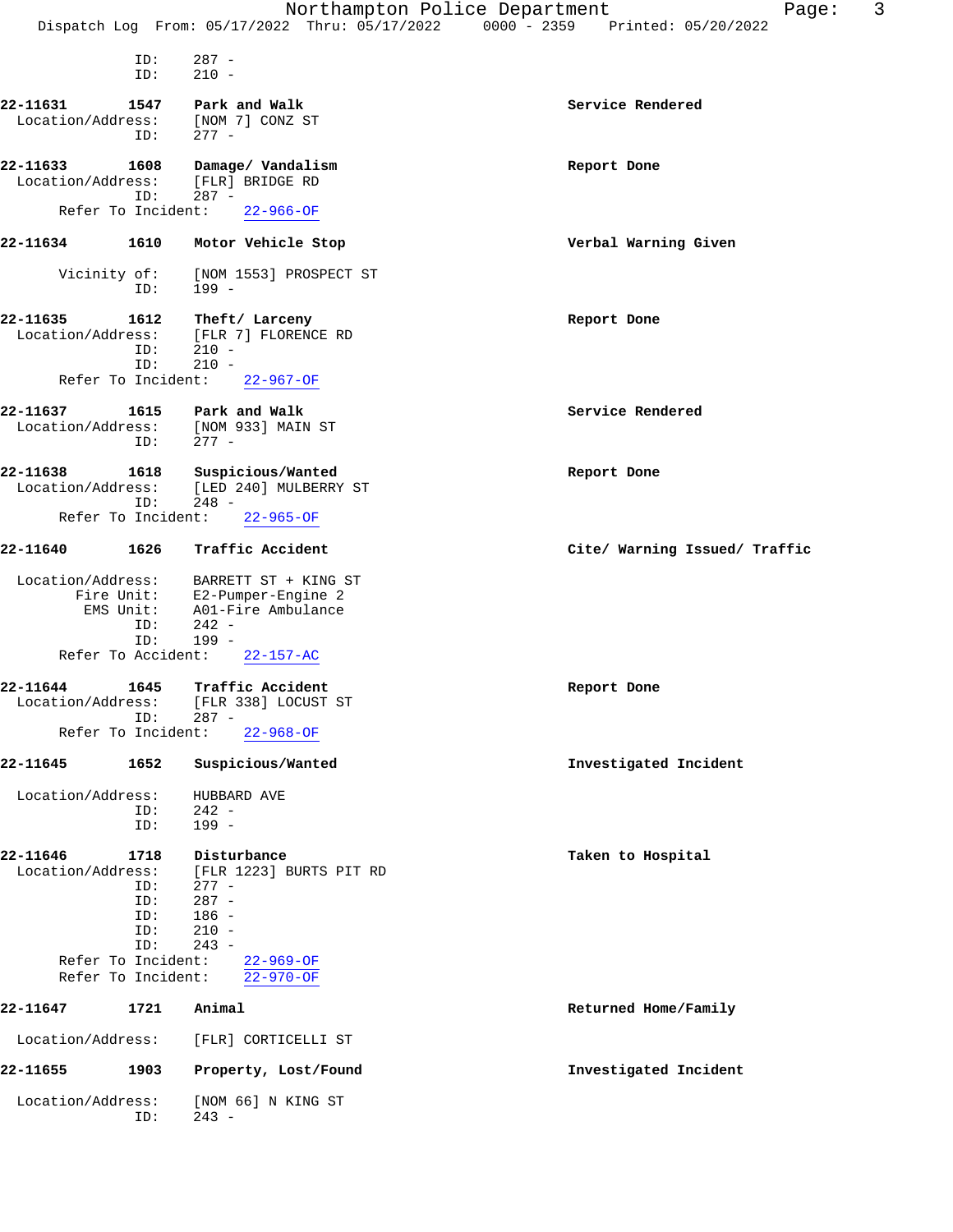|                               |                           | Northampton Police Department<br>Dispatch Log From: 05/17/2022 Thru: 05/17/2022 0000 - 2359 Printed: 05/20/2022                                                                                                                 | 4<br>Page:                                                                         |
|-------------------------------|---------------------------|---------------------------------------------------------------------------------------------------------------------------------------------------------------------------------------------------------------------------------|------------------------------------------------------------------------------------|
| 22-11656                      | 1917                      | Traffic, Complaint/Hazard                                                                                                                                                                                                       | Area Search Negative                                                               |
| Vicinity of:                  | ID:                       | [NOM 184] KING ST<br>$242 -$                                                                                                                                                                                                    |                                                                                    |
| 22-11657                      | 1925                      | Parking Violation                                                                                                                                                                                                               | Cite/ Warning Issued/ Traffic                                                      |
| Location/Address:             | ID:                       | [NOM 96] MASONIC ST<br>$277 -$                                                                                                                                                                                                  |                                                                                    |
| 22-11659                      | 1939                      | Motor Vehicle Stop                                                                                                                                                                                                              | Verbal Warning Given                                                               |
| Location/Address:             | ID:                       | [NOM 186] KING ST<br>$242 -$                                                                                                                                                                                                    |                                                                                    |
| 22–11661                      | 2005                      | Public Service, Check Welfare                                                                                                                                                                                                   | Investigated Incident                                                              |
| Location/Address:             | ID:<br>ID:                | [NOM 1695] WEST ST<br>$242 -$<br>$199 -$                                                                                                                                                                                        |                                                                                    |
| 22-11662                      | 2022                      | Traffic, Complaint/Hazard                                                                                                                                                                                                       | Area Search Negative                                                               |
| Location/Address:             | ID:                       | [FLR] N MAPLE ST + BARDWELL ST<br>$186 -$                                                                                                                                                                                       |                                                                                    |
| 22-11664                      | 2026                      | Public Service, Check Welfare                                                                                                                                                                                                   | Investigated Incident                                                              |
| Location/Address:             | ID:                       | [FLR] RIVERSIDE DR<br>186 -                                                                                                                                                                                                     |                                                                                    |
| 22-11663<br>Location/Address: | 2029<br>ID:               | Park and Walk<br>[NOM 7] CONZ ST<br>$277 -$                                                                                                                                                                                     | Service Rendered                                                                   |
| 22-11665                      | 2117                      | Disturbance                                                                                                                                                                                                                     | Investigated Incident                                                              |
| Location/Address:             | ID:<br>ID:                | [NOM 9] FRUIT ST<br>199 -<br>$242 -$                                                                                                                                                                                            |                                                                                    |
| 22-11666                      | 2119                      | Public Service, Check Welfare                                                                                                                                                                                                   | Investigated Incident                                                              |
| Vicinity of:                  | ID:<br>ID:<br>ID:         | [NOM 736] MAIN ST<br>$287 -$<br>$210 -$<br>$186 -$                                                                                                                                                                              |                                                                                    |
| 22-11668<br>Location/Address: | 2227<br>ID:<br>ID:<br>ID: | Disturbance<br>NORTH ST<br>$277 -$<br>$242 -$<br>$199 -$                                                                                                                                                                        | Service Rendered                                                                   |
| Additional Activity:          |                           | 05/17/2022 2245  Kirchner -4182, Kenneth<br>Additional Activity: 05/17/2022 2245 Cronin - 5665, Michael<br>Additional Activity: 05/17/2022 2245 Hampson-7554, Tyler<br>Additional Activity: 05/17/2022 2251 Hampson-7554, Tyler | Other 0 Hrs 7 Min<br>Other 0 Hrs 7 Min<br>Other 0 Hrs 6 Min<br>Patrol 3 Hrs 57 Min |
| 22-11670<br>Location/Address: | 2258<br>ID:               | Park and Walk<br>KING ST<br>$277 -$                                                                                                                                                                                             | Service Rendered                                                                   |
| 22-11671                      | 2302                      | Traffic, Complaint/Hazard                                                                                                                                                                                                       | Area Search Negative                                                               |
| Location/Address:             | ID:                       | PLEASANT ST + PEARL ST<br>$277 -$                                                                                                                                                                                               |                                                                                    |
| 22-11672                      | 2312                      | Traffic, Complaint/Hazard                                                                                                                                                                                                       | Investigated Incident                                                              |
| Vicinity of:                  | ID:                       | [NOM 1668] MAIN ST<br>$253 -$                                                                                                                                                                                                   |                                                                                    |